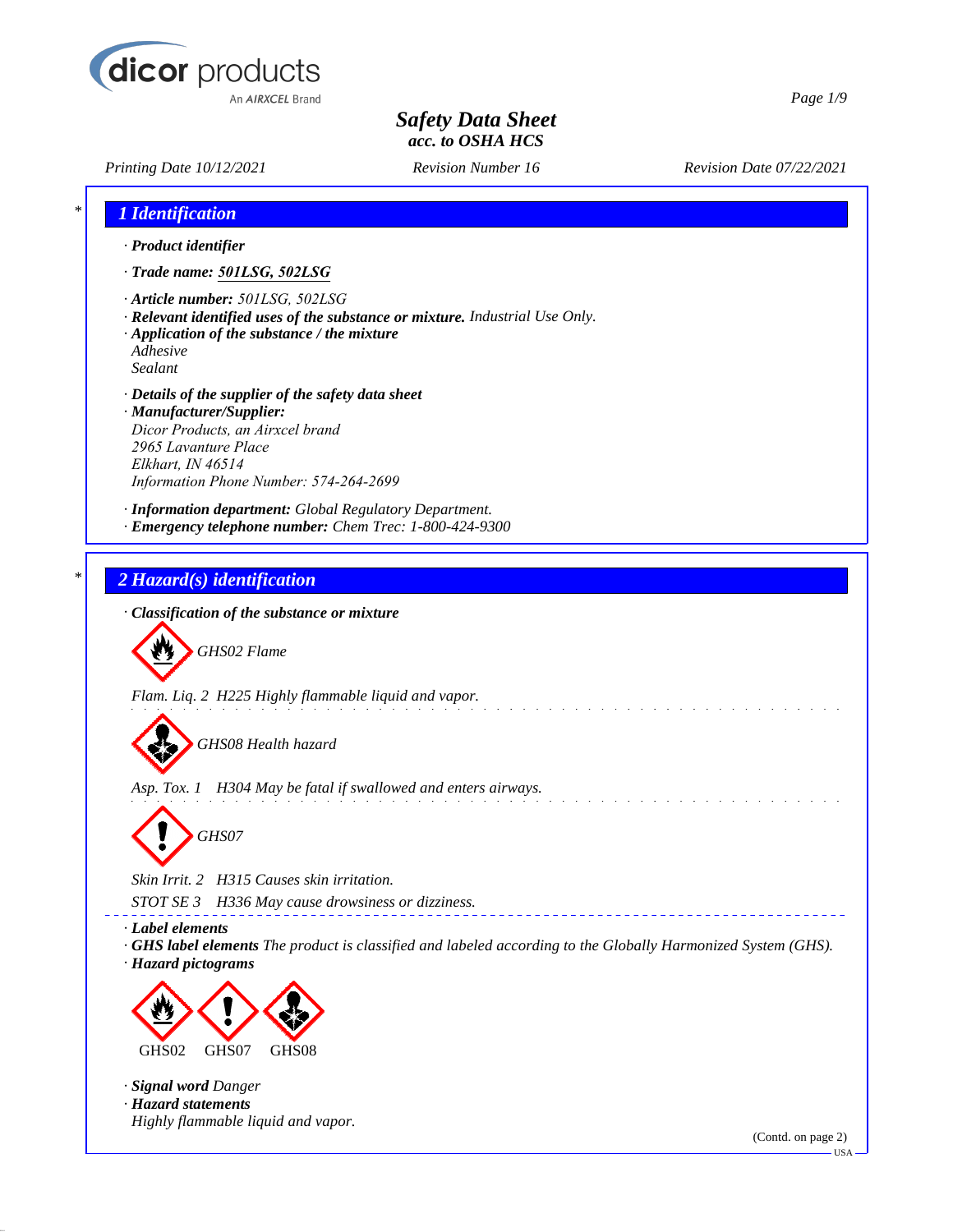*Printing Date 10/12/2021 Revision Number 16 Revision Date 07/22/2021*

## *Trade name: 501LSG, 502LSG*

| Causes skin irritation.<br>May cause drowsiness or dizziness.<br>May be fatal if swallowed and enters airways.<br>· Precautionary statements<br>Keep away from heat/sparks/open flames/hot surfaces. - No smoking.<br>Ground/bond container and receiving equipment.<br>Use explosion-proof electrical/ventilating/lighting/equipment.<br>Use only non-sparking tools.<br>Take precautionary measures against static discharge.<br>Avoid breathing dust/fume/gas/mist/vapors/spray<br>Wash thoroughly after handling.<br>Use only outdoors or in a well-ventilated area.<br>Wear protective gloves/protective clothing/eye protection/face protection.<br>If swallowed: Immediately call a poison center/doctor.<br>Specific treatment (see on this label).<br>Do NOT induce vomiting.<br>If on skin (or hair): Take off immediately all contaminated clothing. Rinse skin with water/shower.<br>IF INHALED: Remove person to fresh air and keep comfortable for breathing.<br>Call a poison center/doctor if you feel unwell.<br>Take off contaminated clothing and wash it before reuse.<br>If skin irritation occurs: Get medical advice/attention.<br>In case of fire: Use for extinction: CO2, powder or water spray.<br>Store in a well-ventilated place. Keep container tightly closed.<br>Store in a well-ventilated place. Keep cool.<br>Store locked up.<br>Dispose of contents/container in accordance with local/regional/national/international regulations.<br>· Classification system:<br>$\cdot$ NFPA ratings (scale 0 - 4)<br>$Health = 1$<br>$Fire = 3$<br>$Reactivity = 0$<br>$\cdot$ HMIS-ratings (scale 0 - 4)<br><b>HEALTH</b><br>$\boxed{1}$ Health = 1<br>$\sqrt{3}$<br>$Fire = 3$<br><b>FIRE</b><br><b>PHYSICAL HAZARD</b> $\boxed{0}$ <i>Physical Hazard</i> = 0<br>$\cdot$ Other hazards |        |
|---------------------------------------------------------------------------------------------------------------------------------------------------------------------------------------------------------------------------------------------------------------------------------------------------------------------------------------------------------------------------------------------------------------------------------------------------------------------------------------------------------------------------------------------------------------------------------------------------------------------------------------------------------------------------------------------------------------------------------------------------------------------------------------------------------------------------------------------------------------------------------------------------------------------------------------------------------------------------------------------------------------------------------------------------------------------------------------------------------------------------------------------------------------------------------------------------------------------------------------------------------------------------------------------------------------------------------------------------------------------------------------------------------------------------------------------------------------------------------------------------------------------------------------------------------------------------------------------------------------------------------------------------------------------------------------------------------------------------------------------------------------------------------------------------------------------|--------|
|                                                                                                                                                                                                                                                                                                                                                                                                                                                                                                                                                                                                                                                                                                                                                                                                                                                                                                                                                                                                                                                                                                                                                                                                                                                                                                                                                                                                                                                                                                                                                                                                                                                                                                                                                                                                                     |        |
|                                                                                                                                                                                                                                                                                                                                                                                                                                                                                                                                                                                                                                                                                                                                                                                                                                                                                                                                                                                                                                                                                                                                                                                                                                                                                                                                                                                                                                                                                                                                                                                                                                                                                                                                                                                                                     |        |
|                                                                                                                                                                                                                                                                                                                                                                                                                                                                                                                                                                                                                                                                                                                                                                                                                                                                                                                                                                                                                                                                                                                                                                                                                                                                                                                                                                                                                                                                                                                                                                                                                                                                                                                                                                                                                     |        |
|                                                                                                                                                                                                                                                                                                                                                                                                                                                                                                                                                                                                                                                                                                                                                                                                                                                                                                                                                                                                                                                                                                                                                                                                                                                                                                                                                                                                                                                                                                                                                                                                                                                                                                                                                                                                                     |        |
|                                                                                                                                                                                                                                                                                                                                                                                                                                                                                                                                                                                                                                                                                                                                                                                                                                                                                                                                                                                                                                                                                                                                                                                                                                                                                                                                                                                                                                                                                                                                                                                                                                                                                                                                                                                                                     |        |
|                                                                                                                                                                                                                                                                                                                                                                                                                                                                                                                                                                                                                                                                                                                                                                                                                                                                                                                                                                                                                                                                                                                                                                                                                                                                                                                                                                                                                                                                                                                                                                                                                                                                                                                                                                                                                     |        |
|                                                                                                                                                                                                                                                                                                                                                                                                                                                                                                                                                                                                                                                                                                                                                                                                                                                                                                                                                                                                                                                                                                                                                                                                                                                                                                                                                                                                                                                                                                                                                                                                                                                                                                                                                                                                                     |        |
|                                                                                                                                                                                                                                                                                                                                                                                                                                                                                                                                                                                                                                                                                                                                                                                                                                                                                                                                                                                                                                                                                                                                                                                                                                                                                                                                                                                                                                                                                                                                                                                                                                                                                                                                                                                                                     |        |
|                                                                                                                                                                                                                                                                                                                                                                                                                                                                                                                                                                                                                                                                                                                                                                                                                                                                                                                                                                                                                                                                                                                                                                                                                                                                                                                                                                                                                                                                                                                                                                                                                                                                                                                                                                                                                     |        |
|                                                                                                                                                                                                                                                                                                                                                                                                                                                                                                                                                                                                                                                                                                                                                                                                                                                                                                                                                                                                                                                                                                                                                                                                                                                                                                                                                                                                                                                                                                                                                                                                                                                                                                                                                                                                                     |        |
|                                                                                                                                                                                                                                                                                                                                                                                                                                                                                                                                                                                                                                                                                                                                                                                                                                                                                                                                                                                                                                                                                                                                                                                                                                                                                                                                                                                                                                                                                                                                                                                                                                                                                                                                                                                                                     |        |
|                                                                                                                                                                                                                                                                                                                                                                                                                                                                                                                                                                                                                                                                                                                                                                                                                                                                                                                                                                                                                                                                                                                                                                                                                                                                                                                                                                                                                                                                                                                                                                                                                                                                                                                                                                                                                     |        |
|                                                                                                                                                                                                                                                                                                                                                                                                                                                                                                                                                                                                                                                                                                                                                                                                                                                                                                                                                                                                                                                                                                                                                                                                                                                                                                                                                                                                                                                                                                                                                                                                                                                                                                                                                                                                                     |        |
|                                                                                                                                                                                                                                                                                                                                                                                                                                                                                                                                                                                                                                                                                                                                                                                                                                                                                                                                                                                                                                                                                                                                                                                                                                                                                                                                                                                                                                                                                                                                                                                                                                                                                                                                                                                                                     |        |
|                                                                                                                                                                                                                                                                                                                                                                                                                                                                                                                                                                                                                                                                                                                                                                                                                                                                                                                                                                                                                                                                                                                                                                                                                                                                                                                                                                                                                                                                                                                                                                                                                                                                                                                                                                                                                     |        |
|                                                                                                                                                                                                                                                                                                                                                                                                                                                                                                                                                                                                                                                                                                                                                                                                                                                                                                                                                                                                                                                                                                                                                                                                                                                                                                                                                                                                                                                                                                                                                                                                                                                                                                                                                                                                                     |        |
|                                                                                                                                                                                                                                                                                                                                                                                                                                                                                                                                                                                                                                                                                                                                                                                                                                                                                                                                                                                                                                                                                                                                                                                                                                                                                                                                                                                                                                                                                                                                                                                                                                                                                                                                                                                                                     |        |
|                                                                                                                                                                                                                                                                                                                                                                                                                                                                                                                                                                                                                                                                                                                                                                                                                                                                                                                                                                                                                                                                                                                                                                                                                                                                                                                                                                                                                                                                                                                                                                                                                                                                                                                                                                                                                     |        |
|                                                                                                                                                                                                                                                                                                                                                                                                                                                                                                                                                                                                                                                                                                                                                                                                                                                                                                                                                                                                                                                                                                                                                                                                                                                                                                                                                                                                                                                                                                                                                                                                                                                                                                                                                                                                                     |        |
|                                                                                                                                                                                                                                                                                                                                                                                                                                                                                                                                                                                                                                                                                                                                                                                                                                                                                                                                                                                                                                                                                                                                                                                                                                                                                                                                                                                                                                                                                                                                                                                                                                                                                                                                                                                                                     |        |
|                                                                                                                                                                                                                                                                                                                                                                                                                                                                                                                                                                                                                                                                                                                                                                                                                                                                                                                                                                                                                                                                                                                                                                                                                                                                                                                                                                                                                                                                                                                                                                                                                                                                                                                                                                                                                     |        |
|                                                                                                                                                                                                                                                                                                                                                                                                                                                                                                                                                                                                                                                                                                                                                                                                                                                                                                                                                                                                                                                                                                                                                                                                                                                                                                                                                                                                                                                                                                                                                                                                                                                                                                                                                                                                                     |        |
|                                                                                                                                                                                                                                                                                                                                                                                                                                                                                                                                                                                                                                                                                                                                                                                                                                                                                                                                                                                                                                                                                                                                                                                                                                                                                                                                                                                                                                                                                                                                                                                                                                                                                                                                                                                                                     |        |
|                                                                                                                                                                                                                                                                                                                                                                                                                                                                                                                                                                                                                                                                                                                                                                                                                                                                                                                                                                                                                                                                                                                                                                                                                                                                                                                                                                                                                                                                                                                                                                                                                                                                                                                                                                                                                     |        |
|                                                                                                                                                                                                                                                                                                                                                                                                                                                                                                                                                                                                                                                                                                                                                                                                                                                                                                                                                                                                                                                                                                                                                                                                                                                                                                                                                                                                                                                                                                                                                                                                                                                                                                                                                                                                                     |        |
|                                                                                                                                                                                                                                                                                                                                                                                                                                                                                                                                                                                                                                                                                                                                                                                                                                                                                                                                                                                                                                                                                                                                                                                                                                                                                                                                                                                                                                                                                                                                                                                                                                                                                                                                                                                                                     |        |
|                                                                                                                                                                                                                                                                                                                                                                                                                                                                                                                                                                                                                                                                                                                                                                                                                                                                                                                                                                                                                                                                                                                                                                                                                                                                                                                                                                                                                                                                                                                                                                                                                                                                                                                                                                                                                     |        |
|                                                                                                                                                                                                                                                                                                                                                                                                                                                                                                                                                                                                                                                                                                                                                                                                                                                                                                                                                                                                                                                                                                                                                                                                                                                                                                                                                                                                                                                                                                                                                                                                                                                                                                                                                                                                                     |        |
|                                                                                                                                                                                                                                                                                                                                                                                                                                                                                                                                                                                                                                                                                                                                                                                                                                                                                                                                                                                                                                                                                                                                                                                                                                                                                                                                                                                                                                                                                                                                                                                                                                                                                                                                                                                                                     |        |
|                                                                                                                                                                                                                                                                                                                                                                                                                                                                                                                                                                                                                                                                                                                                                                                                                                                                                                                                                                                                                                                                                                                                                                                                                                                                                                                                                                                                                                                                                                                                                                                                                                                                                                                                                                                                                     |        |
|                                                                                                                                                                                                                                                                                                                                                                                                                                                                                                                                                                                                                                                                                                                                                                                                                                                                                                                                                                                                                                                                                                                                                                                                                                                                                                                                                                                                                                                                                                                                                                                                                                                                                                                                                                                                                     |        |
|                                                                                                                                                                                                                                                                                                                                                                                                                                                                                                                                                                                                                                                                                                                                                                                                                                                                                                                                                                                                                                                                                                                                                                                                                                                                                                                                                                                                                                                                                                                                                                                                                                                                                                                                                                                                                     |        |
|                                                                                                                                                                                                                                                                                                                                                                                                                                                                                                                                                                                                                                                                                                                                                                                                                                                                                                                                                                                                                                                                                                                                                                                                                                                                                                                                                                                                                                                                                                                                                                                                                                                                                                                                                                                                                     |        |
|                                                                                                                                                                                                                                                                                                                                                                                                                                                                                                                                                                                                                                                                                                                                                                                                                                                                                                                                                                                                                                                                                                                                                                                                                                                                                                                                                                                                                                                                                                                                                                                                                                                                                                                                                                                                                     |        |
|                                                                                                                                                                                                                                                                                                                                                                                                                                                                                                                                                                                                                                                                                                                                                                                                                                                                                                                                                                                                                                                                                                                                                                                                                                                                                                                                                                                                                                                                                                                                                                                                                                                                                                                                                                                                                     |        |
|                                                                                                                                                                                                                                                                                                                                                                                                                                                                                                                                                                                                                                                                                                                                                                                                                                                                                                                                                                                                                                                                                                                                                                                                                                                                                                                                                                                                                                                                                                                                                                                                                                                                                                                                                                                                                     |        |
| · Results of PBT and vPvB assessment                                                                                                                                                                                                                                                                                                                                                                                                                                                                                                                                                                                                                                                                                                                                                                                                                                                                                                                                                                                                                                                                                                                                                                                                                                                                                                                                                                                                                                                                                                                                                                                                                                                                                                                                                                                |        |
| · <b>PBT</b> : Not applicable.                                                                                                                                                                                                                                                                                                                                                                                                                                                                                                                                                                                                                                                                                                                                                                                                                                                                                                                                                                                                                                                                                                                                                                                                                                                                                                                                                                                                                                                                                                                                                                                                                                                                                                                                                                                      |        |
| $\cdot$ vPvB: Not applicable.                                                                                                                                                                                                                                                                                                                                                                                                                                                                                                                                                                                                                                                                                                                                                                                                                                                                                                                                                                                                                                                                                                                                                                                                                                                                                                                                                                                                                                                                                                                                                                                                                                                                                                                                                                                       |        |
|                                                                                                                                                                                                                                                                                                                                                                                                                                                                                                                                                                                                                                                                                                                                                                                                                                                                                                                                                                                                                                                                                                                                                                                                                                                                                                                                                                                                                                                                                                                                                                                                                                                                                                                                                                                                                     |        |
| 3 Composition/information on ingredients                                                                                                                                                                                                                                                                                                                                                                                                                                                                                                                                                                                                                                                                                                                                                                                                                                                                                                                                                                                                                                                                                                                                                                                                                                                                                                                                                                                                                                                                                                                                                                                                                                                                                                                                                                            |        |
|                                                                                                                                                                                                                                                                                                                                                                                                                                                                                                                                                                                                                                                                                                                                                                                                                                                                                                                                                                                                                                                                                                                                                                                                                                                                                                                                                                                                                                                                                                                                                                                                                                                                                                                                                                                                                     |        |
| Chemical characterization: Mixtures                                                                                                                                                                                                                                                                                                                                                                                                                                                                                                                                                                                                                                                                                                                                                                                                                                                                                                                                                                                                                                                                                                                                                                                                                                                                                                                                                                                                                                                                                                                                                                                                                                                                                                                                                                                 |        |
| · Description: Mixture                                                                                                                                                                                                                                                                                                                                                                                                                                                                                                                                                                                                                                                                                                                                                                                                                                                                                                                                                                                                                                                                                                                                                                                                                                                                                                                                                                                                                                                                                                                                                                                                                                                                                                                                                                                              |        |
| · Hazardous components:                                                                                                                                                                                                                                                                                                                                                                                                                                                                                                                                                                                                                                                                                                                                                                                                                                                                                                                                                                                                                                                                                                                                                                                                                                                                                                                                                                                                                                                                                                                                                                                                                                                                                                                                                                                             |        |
| $64742-49-0$ Naphtha (petroleum), hydrotreated light, low boil                                                                                                                                                                                                                                                                                                                                                                                                                                                                                                                                                                                                                                                                                                                                                                                                                                                                                                                                                                                                                                                                                                                                                                                                                                                                                                                                                                                                                                                                                                                                                                                                                                                                                                                                                      |        |
| 13463-67-7 titanium dioxide<br>$2.5 - 10%$                                                                                                                                                                                                                                                                                                                                                                                                                                                                                                                                                                                                                                                                                                                                                                                                                                                                                                                                                                                                                                                                                                                                                                                                                                                                                                                                                                                                                                                                                                                                                                                                                                                                                                                                                                          | 25-50% |

(Contd. on page 3)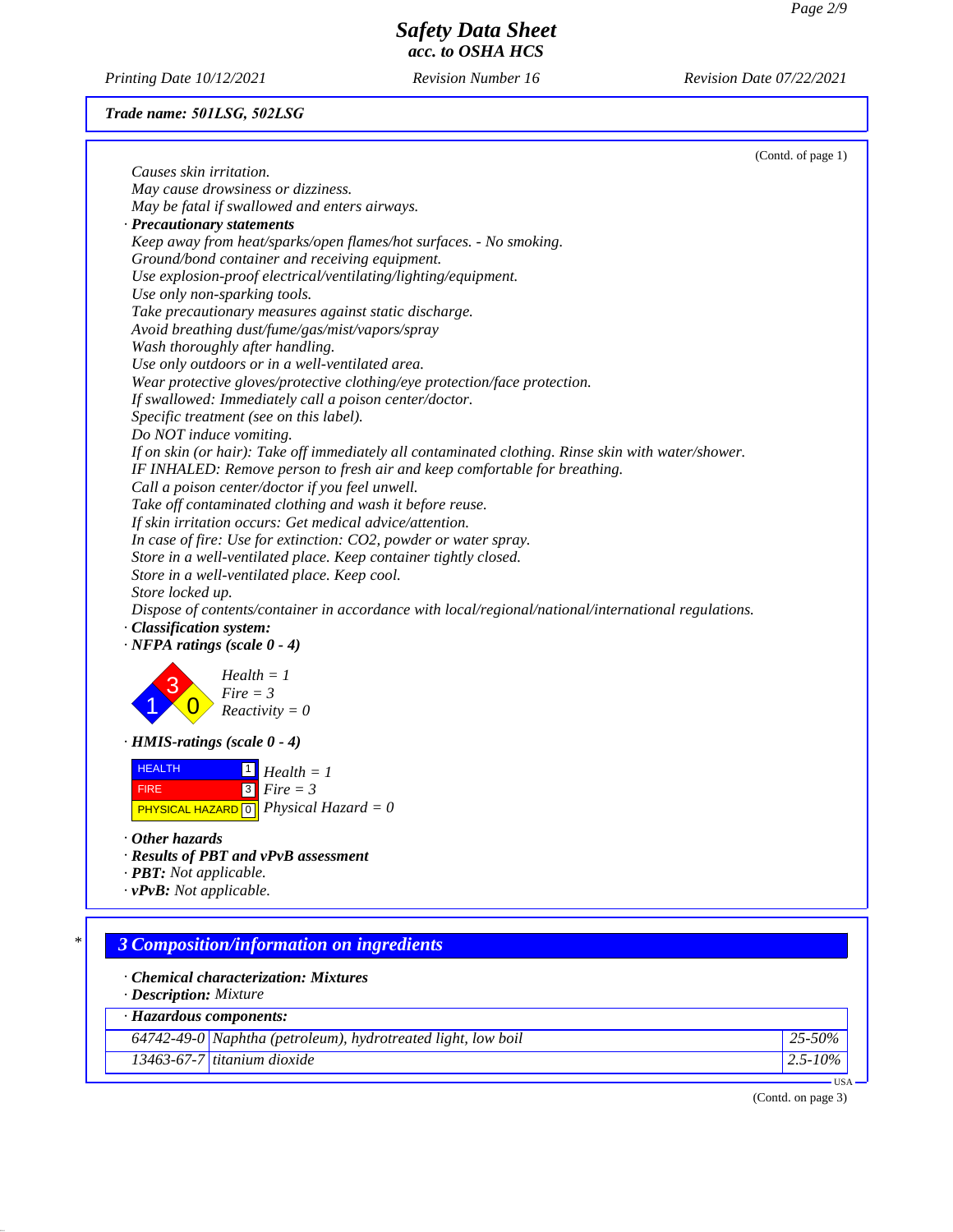*Printing Date 10/12/2021 Revision Number 16 Revision Date 07/22/2021*

#### *Trade name: 501LSG, 502LSG*

(Contd. of page 2)

## *\* 4 First-aid measures*

#### *· Description of first aid measures*

#### *· After inhalation:*

*Supply fresh air or oxygen; call for doctor.*

*In case of unconsciousness place patient stably in side position for transportation.*

#### *· After skin contact:*

*Immediately wash with water and soap and rinse thoroughly.*

*If skin becomes irritated seek medical attention.*

*· After eye contact:*

*Rinse opened eye for 20 minutes under running water. If eye becomes irritated, obtain medical treatment. · After swallowing: Do not induce vomiting; immediately call for medical help.*

- 
- *· Information for doctor:*
- *· Most important symptoms and effects, both acute and delayed No further relevant information available.*
- *· Indication of any immediate medical attention and special treatment needed No further relevant information available.*

### *\* 5 Fire-fighting measures*

- *· Extinguishing media*
- *· Suitable extinguishing agents:*
- *CO2, extinguishing powder or water spray. Fight larger fires with water spray or alcohol resistant foam. Use fire fighting measures that suit the environment.*
- *· Advice for firefighters*

*Firefighters use standard protective equipment including flame retardant coat, helmet with face shield, gloves, rubber boots, and in enclosed spaces, SCBA.*

*· Protective equipment: Protective clothing and respiratory protective device.*

### *\* 6 Accidental release measures*

- *· Personal precautions, protective equipment and emergency procedures Wear protective equipment. Keep unprotected persons away. Ensure adequate ventilation*
- *· Environmental precautions: Do not allow to enter sewers/ surface or ground water.*
- *· Methods and material for containment and cleaning up: Absorb with liquid-binding material (sand, diatomite, acid binders, universal binders, sawdust). Ensure adequate ventilation.*
- *· Reference to other sections*
- *See Section 7 for information on safe handling.*
- *See Section 8 for information on personal protection equipment.*
- *See Section 13 for disposal information.*

## *\* 7 Handling and storage*

#### *· Handling:*

- *· Precautions for safe handling*
- *Avoid contact with skin and eyes.*
- *Open and handle receptacle with care.*
- *Ensure good ventilation/exhaustion at the workplace.*
- *Prevent formation of aerosols.*

(Contd. on page 4)

USA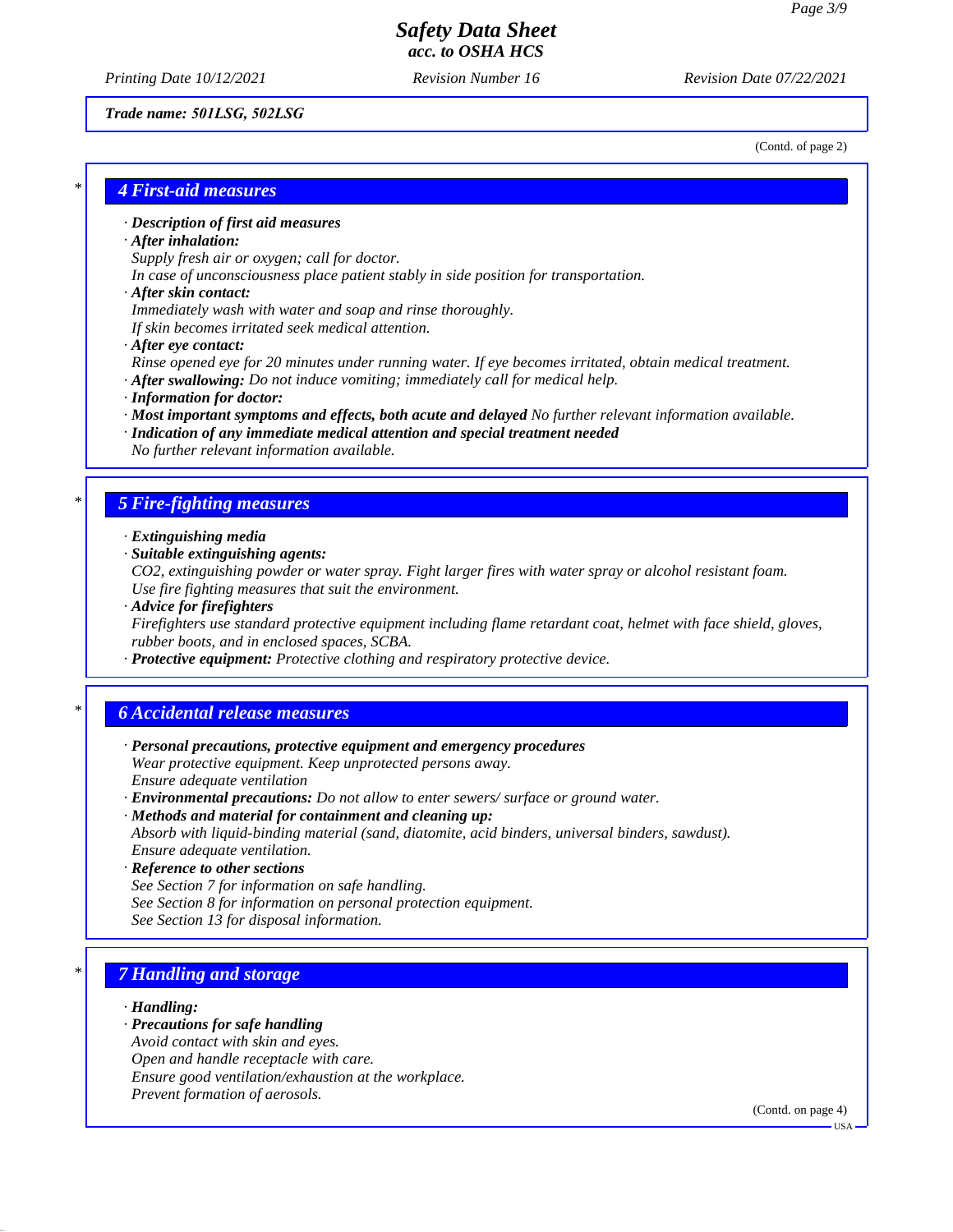*Printing Date 10/12/2021 Revision Number 16 Revision Date 07/22/2021*

#### *Trade name: 501LSG, 502LSG*

(Contd. of page 3)

- *· Information about protection against explosions and fires: Keep ignition sources away - Do not smoke. Keep container closed when not in use.*
- *· Conditions for safe storage, including any incompatibilities*
- *· Storage:*
- *· Requirements to be met by storerooms and receptacles: Store in a cool location away from direct heat.*
- *· Information about storage in one common storage facility: Store away from oxidizing agents.*
- *· Further information about storage conditions: Keep receptacle tightly sealed.*
- *· Specific end use(s) No further relevant information available.*

#### *\* 8 Exposure controls/personal protection*

*· Additional information about design of technical systems: No further data; see item 7.*

*· Control parameters*

#### *· Components with limit values that require monitoring at the workplace:*

*The following constituent is the only constituent of the product which has a PEL, TLV or other recommended exposure limit.*

*At this time, the remaining constituent has no known exposure limits.*

### *13463-67-7 titanium dioxide*

*PEL Long-term value: 15\* mg/m³*

*\*total dust*

*REL See Pocket Guide App. A*

*TLV Long-term value: 10 mg/m³*

*· Additional information: The lists that were valid during the creation were used as basis.*

#### *· Exposure controls*

#### *· Personal protective equipment (see listings below)*

*· General protective and hygienic measures:*

*Keep away from foodstuffs, beverages and feed.*

*Wash hands before breaks and at the end of work.*

*· Breathing equipment:*

*Use approved respiratory protection equipment when airborne exposure is excessive. Consult the respirator manufacturer to determine the appropriate type of equipment for a given application. Observe respirator use limitations specified by the manufacturer.*

*· Protection of hands:*



*Protective gloves*

*The glove material has to be impermeable and resistant to the product/ the substance/ the preparation.*

*· Material of gloves*

*Nitrile rubber, NBR*

*Neoprene gloves*

*The selection of the suitable gloves does not only depend on the material, but also on further marks of quality and varies from manufacturer to manufacturer.*

*· Penetration time of glove material*

*The exact break through time has to be found out by the manufacturer of the protective gloves and has to be observed.*

(Contd. on page 5)

**HSA**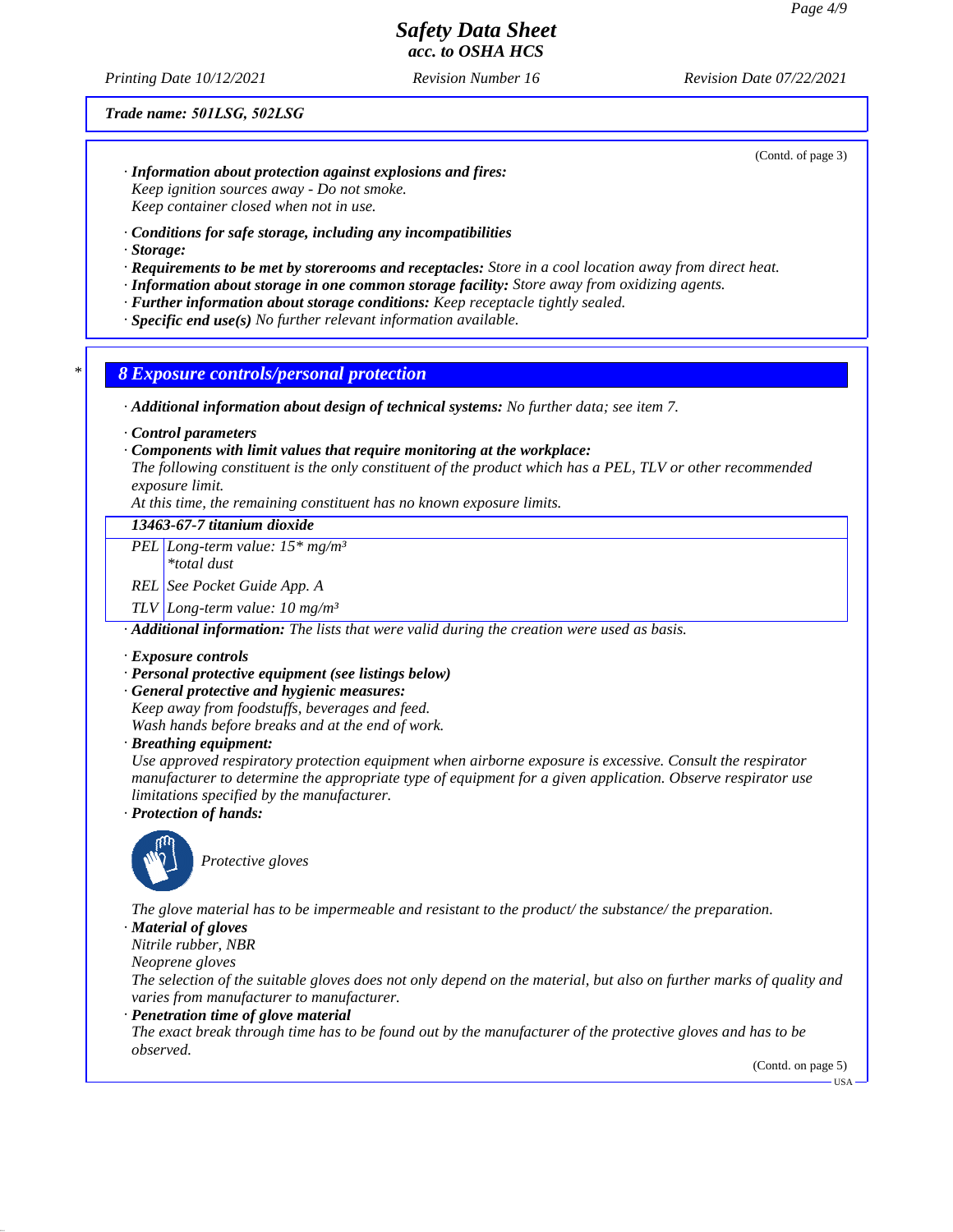*Printing Date 10/12/2021 Revision Number 16 Revision Date 07/22/2021*

### *Trade name: 501LSG, 502LSG*

*· Eye protection:*

*Safety glasses with side shields.*



*Tightly sealed goggles*

*· Body protection: Protective work clothing*

| · Information on basic physical and chemical properties    |                                                                                               |
|------------------------------------------------------------|-----------------------------------------------------------------------------------------------|
| <b>General Information</b>                                 |                                                                                               |
| $\cdot$ Appearance:                                        |                                                                                               |
| Form:                                                      | Paste                                                                                         |
| Color:                                                     | Grey                                                                                          |
| $\cdot$ Odor:<br>Odor threshold:                           | Characteristic<br>Not Available.                                                              |
|                                                            |                                                                                               |
| $\cdot$ pH-value:                                          | Not applicable.                                                                               |
| · Change in condition                                      |                                                                                               |
| <b>Melting point:</b>                                      | Undetermined.                                                                                 |
| <b>Boiling point:</b>                                      | 190 °C (374 °F)                                                                               |
| · Flash point:                                             | $14-18$ °C (57.2-64.4 °F)                                                                     |
| · Flammability (solid, gaseous):                           | Not Applicable.                                                                               |
| · Ignition temperature:                                    | Not Available                                                                                 |
| · Decomposition temperature:                               | Not Available.                                                                                |
| · Auto igniting:                                           | Product is not selfigniting.                                                                  |
| · Danger of explosion:                                     | Product is not explosive. However, formation of explosive air/vapor<br>mixtures are possible. |
| · Flammable limits:                                        |                                                                                               |
| Lower:                                                     | Not Available                                                                                 |
| <b>Upper:</b>                                              | Not Available                                                                                 |
| · Vapor pressure:                                          | Not Available                                                                                 |
| $\cdot$ Specific gravity at 20 °C (68 °F):                 | $1.18$ g/cm <sup>3</sup> (9.8471 lbs/gal)                                                     |
| · Relative density                                         | Not Available.                                                                                |
| · Vapor density                                            | Not Available.                                                                                |
| $\cdot$ Evaporation rate                                   | Not Available.                                                                                |
| · Solubility in / Miscibility with                         |                                                                                               |
| Water:                                                     | Not Available.                                                                                |
| · Partition coefficient (n-octanol/water): Not determined. |                                                                                               |
| · Viscosity:                                               |                                                                                               |
| Dynamic:                                                   | Not Available                                                                                 |
| Kinematic:                                                 | Not Available                                                                                 |
| · Solvent content:                                         |                                                                                               |
| Organic solvents:                                          | Not available                                                                                 |

(Contd. of page 4)

USA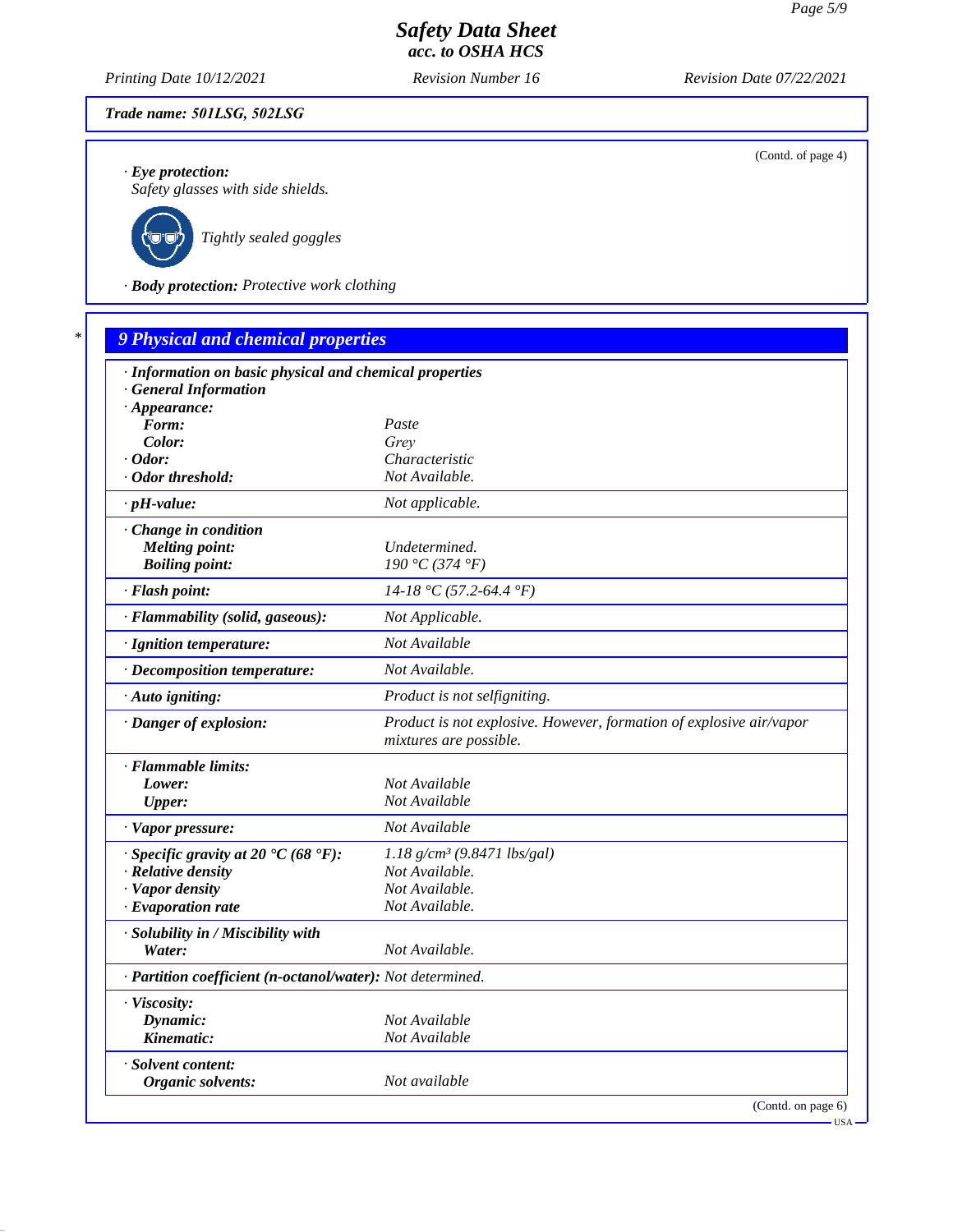(Contd. of page 5)

## *Safety Data Sheet acc. to OSHA HCS*

*Printing Date 10/12/2021 Revision Number 16 Revision Date 07/22/2021*

*Trade name: 501LSG, 502LSG*

*Solids content: 66.9 %*

*· Other information VOC - 389 GRAMS/L Lbs/Gal - 9.8*

## *\* 10 Stability and reactivity*

- *· Reactivity Not reactive as supplied*
- *· Chemical stability Stable under recommended storage conditions.*
- *· Thermal decomposition / conditions to be avoided: No decomposition if used according to specifications.*
- *· Possibility of hazardous reactions No further information is available.*
- *· Conditions to avoid Heat, flames, sparks.*
- *· Incompatible materials: Reacts with oxidizing agents.*
- *· Hazardous decomposition products:*
- *Carbon monoxide and carbon dioxide Hydrocarbons*

# *\* 11 Toxicological information*

- *· Information on toxicological effects*
- *· Acute toxicity:*
- *· Primary irritant effect:*
- *· on the skin: Skin irritant.*
- *· on the eye:*
- *May irritate the eye.*
- *Vapors may be irritating to the eyes.*
- *· Sensitization: No sensitizing effects known.*
- *· Additional toxicological information:*

*The product shows the following dangers according to internally approved calculation methods for preparations: Irritant*

*· Carcinogenic categories*

### *· IARC (International Agency for Research on Cancer)*

*13463-67-7 titanium dioxide 2B*

*· NTP (National Toxicology Program)*

*None of the ingredients is listed.*

### *· OSHA-Ca (Occupational Safety & Health Administration)*

*None of the ingredients is listed.*

## *\* 12 Ecological information*

- *· Toxicity*
- *· Aquatic toxicity: No further relevant information available.*
- *· Persistence and degradability No further relevant information available.*
- *· Behavior in environmental systems:*
- *· Bioaccumulative potential No further relevant information available.*
- *· Mobility in soil No further relevant information available.*
- *· Additional ecological information:*
- *· General notes: At present there are no ecotoxicological assessments.*

(Contd. on page 7)

USA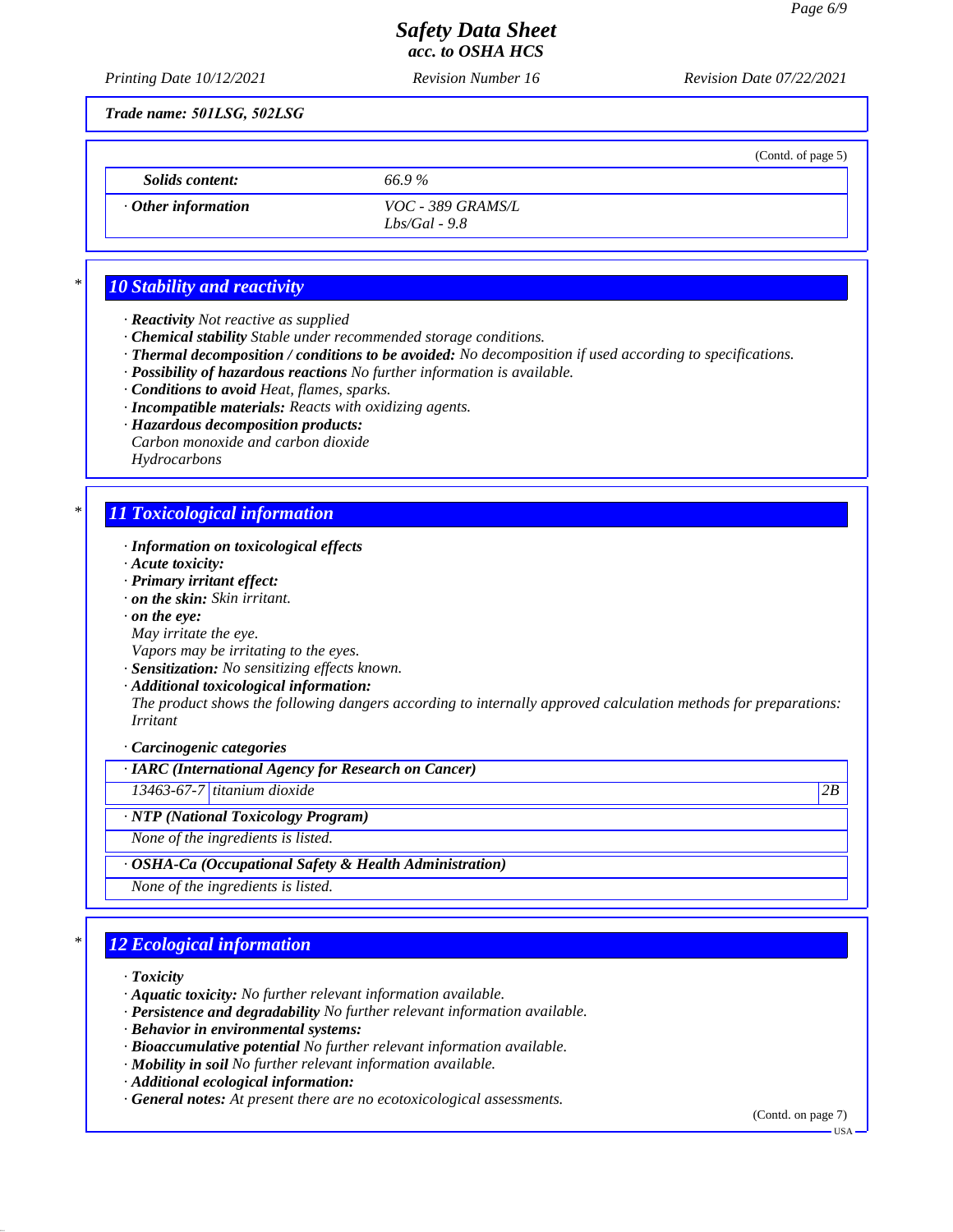(Contd. of page 6)

# *Safety Data Sheet acc. to OSHA HCS*

*Printing Date 10/12/2021 Revision Number 16 Revision Date 07/22/2021*

*Trade name: 501LSG, 502LSG*

*· Results of PBT and vPvB assessment*

*· PBT: Not applicable.*

*· vPvB: Not applicable.*

*· Other adverse effects No further relevant information available.*

# *\* 13 Disposal considerations*

- *· Waste treatment methods*
- *· Recommendation: Comply with current regulations.*
- *· Uncleaned packagings:*
- *· Recommendation: Comply with current regulations.*

| · DOT, IMDG, IATA                             | <b>UN1133</b>                                                            |
|-----------------------------------------------|--------------------------------------------------------------------------|
| · UN proper shipping name                     |                                                                          |
| $\cdot$ DOT                                   | Adhesives                                                                |
| $\cdot$ IMDG<br>·IATA                         | ADHESIVES (Naphtha), MARINE POLLUTANT<br><b>ADHESIVES</b>                |
| · Transport hazard class(es)                  |                                                                          |
| $\cdot$ DOT                                   |                                                                          |
|                                               |                                                                          |
|                                               |                                                                          |
| · Class                                       | 3 Flammable liquids                                                      |
| $-Label$                                      | 3<br>_______________________________                                     |
| $\cdot$ IMDG                                  |                                                                          |
|                                               |                                                                          |
| · Class                                       | 3 Flammable liquids                                                      |
| $-Label$                                      | $\mathfrak{Z}$<br><u>.</u>                                               |
| $\cdot$ IATA                                  |                                                                          |
|                                               |                                                                          |
| · Class                                       | 3 Flammable liquids                                                      |
| $-Label$                                      | $\mathfrak{Z}$                                                           |
| · Packing group                               |                                                                          |
| · DOT, IMDG, IATA<br>· Environmental hazards: | $I\!I$<br>Product contains environmentally hazardous substances: Naphtha |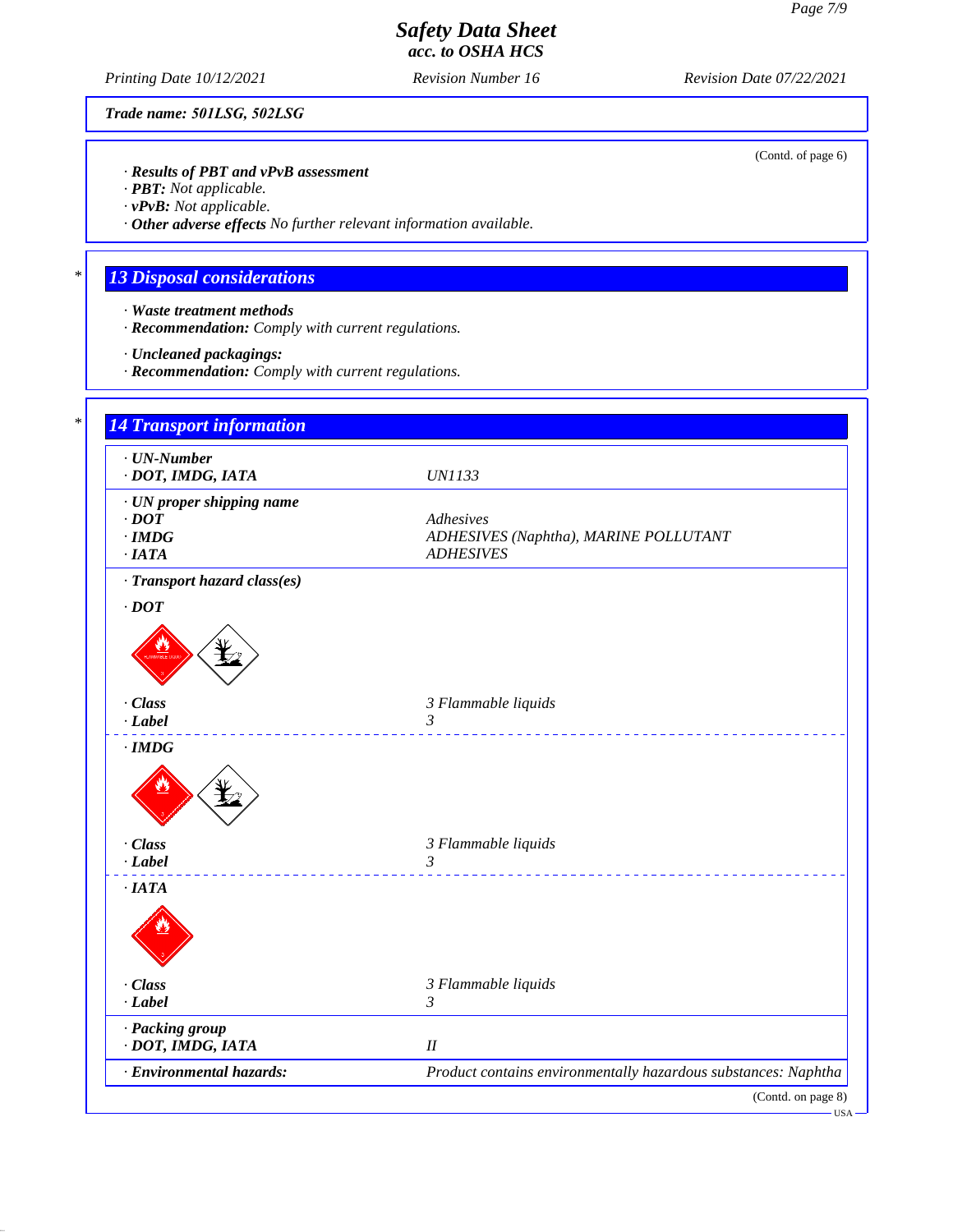*Printing Date 10/12/2021 Revision Number 16 Revision Date 07/22/2021*

*Trade name: 501LSG, 502LSG*

|                                                        | (Contd. of page 7)                                                                                                                                                                                                                                                                                                                                                                                                                                                                   |
|--------------------------------------------------------|--------------------------------------------------------------------------------------------------------------------------------------------------------------------------------------------------------------------------------------------------------------------------------------------------------------------------------------------------------------------------------------------------------------------------------------------------------------------------------------|
| $\cdot$ Marine pollutant:                              | Yes (DOT)                                                                                                                                                                                                                                                                                                                                                                                                                                                                            |
|                                                        | Symbol (fish and tree)                                                                                                                                                                                                                                                                                                                                                                                                                                                               |
| $\cdot$ Special marking (ADR):                         | Symbol (fish and tree)                                                                                                                                                                                                                                                                                                                                                                                                                                                               |
| $\cdot$ Special precautions for user                   | Warning: Flammable liquids                                                                                                                                                                                                                                                                                                                                                                                                                                                           |
| $\cdot$ Hazard identification number (Kemler code): 33 |                                                                                                                                                                                                                                                                                                                                                                                                                                                                                      |
| · EMS Number:                                          | $F-E.S-D$                                                                                                                                                                                                                                                                                                                                                                                                                                                                            |
| · Stowage Category                                     | B                                                                                                                                                                                                                                                                                                                                                                                                                                                                                    |
| $\cdot$ Transport in bulk according to Annex II of     |                                                                                                                                                                                                                                                                                                                                                                                                                                                                                      |
| <b>MARPOL73/78 and the IBC Code</b>                    | Not applicable.                                                                                                                                                                                                                                                                                                                                                                                                                                                                      |
| · Transport/Additional information:                    | Based on our review of the physical properties of this adhesive,<br>Dicor Products has determined that this material can be<br>reclassified as UN1133, Adhesives, 3, PGIII, when shipped in<br>containers of less than $30 L$ (7.9 US GAL). The applicable statutes<br>for this reclassification are 49 CFR $\S$ 173.121(b) for US ground<br>shipments, IATA DG code $\S$ 3.3.3.1 for international air<br>shipments, and IMDG code $\S$ 2.3.2.3 for international sea<br>shipments. |
| $\cdot$ DOT                                            |                                                                                                                                                                                                                                                                                                                                                                                                                                                                                      |
| · Remarks:                                             | Special marking with the symbol (fish and tree).                                                                                                                                                                                                                                                                                                                                                                                                                                     |

### *\* 15 Regulatory information*

*· Safety, health and environmental regulations/legislation specific for the substance or mixture · Sara*

*· Section 355 (extremely hazardous substances):*

*None of the ingredients is listed.*

*· Section 313 (Specific toxic chemical listings):*

*None of the ingredients is listed.*

#### *· TSCA (Toxic Substances Control Act):*

*All components of this product are on the TSCA Inventory or are exempt from TSCA Inventory requirements.*

### *· Hazardous Air Pollutants*

*None of the ingredients is listed.*

#### *· Proposition 65*

*Please contact Dicor Products for more information regarding Proposition 65 on this product: 574-264-2699.*

#### *· (DSL) Canada Dosmestic Substance List*

*All components of this product are on the DSL(Canada Domestic Substance list) or are exempt from DSL requirements.*

#### *· Cancerogenity categories*

*· EPA (Environmental Protection Agency)*

*None of the ingredients is listed.*

*· TLV (Threshold Limit Value)*

*13463-67-7 titanium dioxide A4*

## *· MAK (German Maximum Workplace Concentration)*

*13463-67-7 titanium dioxide 3A*

(Contd. on page 9)

USA